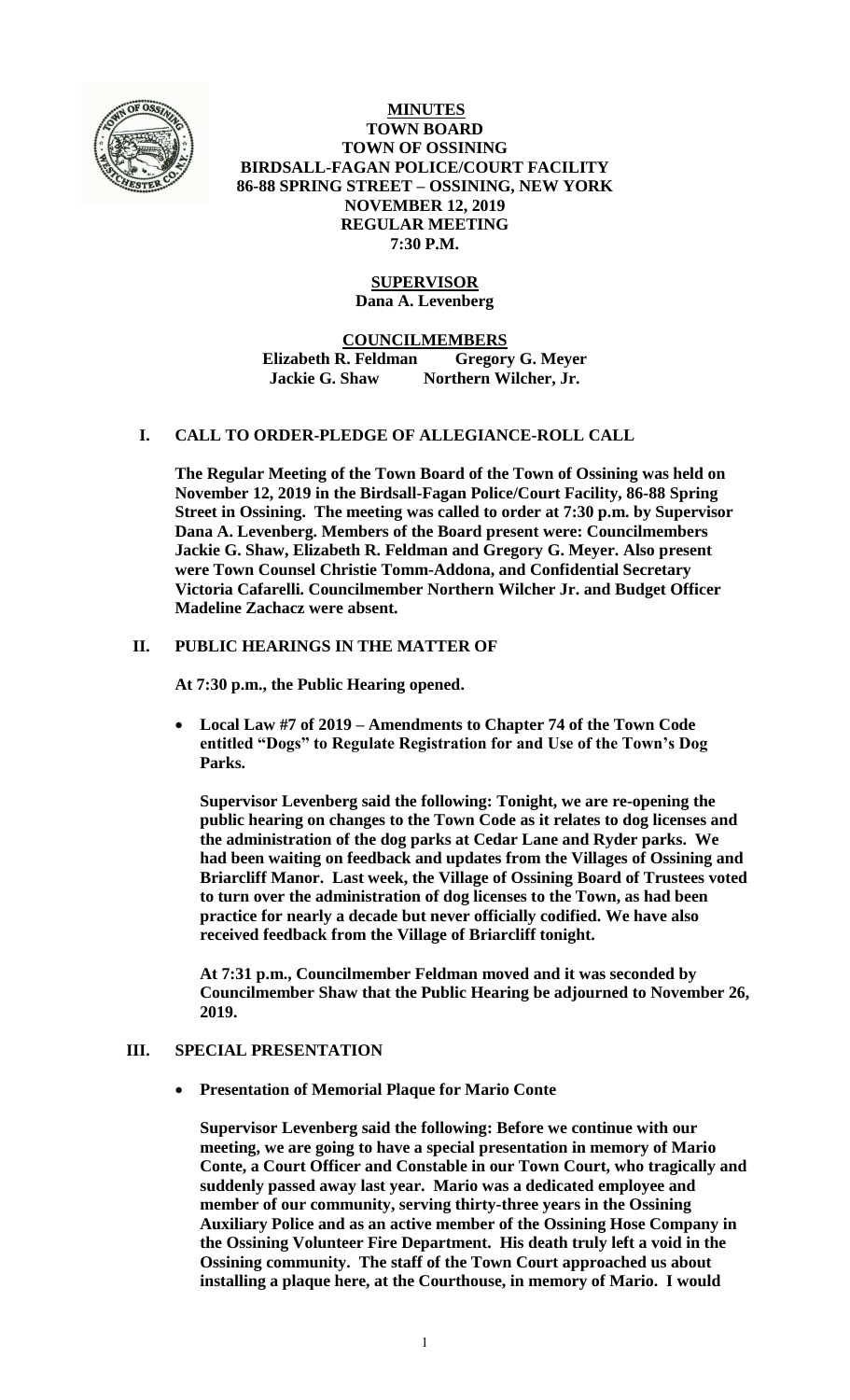**like to turn it over to Mario's colleagues in the Town Court, to say a few words about Mario and this memorial plaque.**

**Ossining Police Lieutenant Damiano spoke about Mario's dedication and love for his job at the Court. He spoke about how proud Mario was when the Village Board proclaimed May 15th as "Mario Conte Day."** 

**Village Mayor Victoria Gearity thanked Lieutenant Damiano for his lovely words.**

**A moment of silence was held in honor of Mario Conte.**

#### **IV. ANNOUNCEMENTS**

**Supervisor Levenberg announced the following:**

**Before I launch into all the wonderful things happening around our community, I want to recognize a very special organization as well as a special day that is coming up this weekend: Today, I signed a proclamation from the Town recognizing this Saturday, November 16th as "Hit a Home Run Against Drugs Day" in the Town of Ossining. Hit a Home Run Against Drugs is an organization founded by Kemi Pogue, and Ossining resident, in memory of her father, Alexander Pogue, who died in 2000 after a battle with cancer. Alexander was dedicated to educating and empowering young people in the community, all with the goal of fostering healthy lifestyles away from the harmful effects of alcohol, tobacco, and illegal drug use and misuse. This Saturday, Mr. Pogue's birthday, we have dedicated as "Hit a Home Run Against Drugs" Day, alongside our colleagues in Westchester County, Peekskill, and the Village of Ossining. Kemi is here tonight, so I would like to invite her up to say a few words about this important organization and how they are reaching out as a protective factor in our community to help keep kids away from drugs and illegal and harmful substances.** 

**This past weekend, I had the opportunity to participate in many events that showcase Ossining now, and it's bright future, starting with a trip to Cornell University in Ithaca on Friday to participate in the Climate-adaptive Design Studio's midterm presentations. As you have been hearing, the Town of Ossining and Village of Ossining partnered to apply and were chosen to host the fall 2019 semester of this innovative program as part of Cornell University's Landscape Architecture School in partnership with the New York State DEC's Hudson River Estuary Program. The students have been working hard at visioning a future for the Ossining waterfront, taking into consideration the devastating effects climate change will cause along the Hudson River shoreline as a result of climate change, sea-level rise and increased flooding. I was joined by Deputy Supervisor Liz Feldman, as well as Mayor Gearity and Village Manager Karen D'Attore, plus a landscape architect who works for New York City. We have the opportunity to see a first phase of designs and offer our feedback. This was certainly a humbling experience to take part in, to really face the significant changes our shoreline will endure. We have learned so much and have been given great tools to work with. Please save the date Monday, December 16th for the final presentation of the students' designs at the Ossining Public Library. We will also be videotaping the presentations and posting them on the Town and Village YouTube pages and on GoTV so that everyone can have a chance to see what these designs look like.**

**When I returned to Ossining, I tried my best to take full advantage of the many events scheduled around Town – from the Hudson River Potters Sale at Bethany, to the Pros(e) of Pie, the Ossining Arts Council's Day of the Dead exhibit, and Project Greenway's re-fashion show. All of these events highlighted the wealth of creative talent in Ossining – we have so much to be proud of! The weekend ended with a ceremony honoring all the veterans in our community that have given so much in service to our country, at the annual**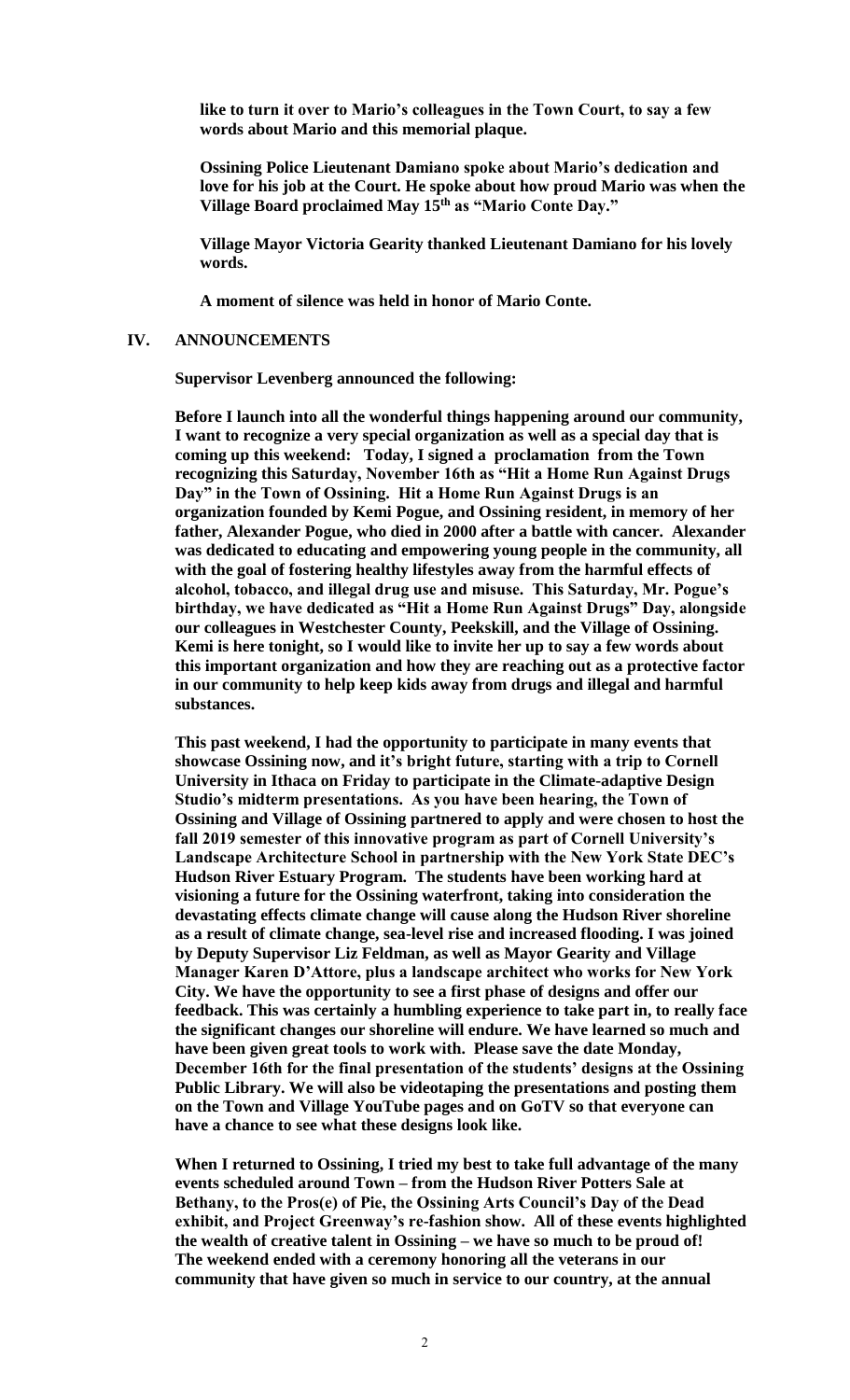**Veterans Day Ceremony at Nelson Park. We must always be grateful for their dedicated service, and I was honored to stand alongside my fellow elected officials and community members to take the time to pause and reflect on the sacrifices all veterans and their families have made for our freedoms.** 

**Now for some upcoming events:**

**We are very lucky that our state (and local) elected representatives recognize the importance of addressing climate change head on. Assemblywoman Sandy Galef will be hosting a community conversation tomorrow, Wednesday, November 13th at Cortlandt Town Hall starting at 7pm. Assemblywoman Galef has lined up an excellent group of speakers with a wealth of information about how we can all do our part to make a difference.**

**Join Bethany Arts Community for their "ART IS COMMUNITY" 2nd Annual Fundraiser, on Friday, November 15th at 7pm. Enjoy an entertaining evening with great food, cocktails, music, art creators, performance and numerous silent auction items including original art! Grab your tickets now at www.bethanyarts.org.** 

**On Sunday, November 17th at 2pm at the Ossining Public Library, the 400 year project (a County-wide collaborative), the Ossining NAACP, and Historic Hudson Valley are presenting "People not Property: Stories of Slavery in the Colonial North." Led by Michael A. Lord, Director of Content Development at Historic Hudson Valley, this presentation will share the individual stories of enslavement in the Colonial North, including those enslaved at Philipsburg Manor and throughout the Hudson Valley. Although slavery in the north is well documented and researched, its existence and significance to the development of America's commerce and culture continues to be obscured, ignored, or misunderstood. This presentation will hopefully shed some light on these stories, including those that are so significant to the history of our own backyard. I hope you will consider attending.** 

**New York State Senator David Carlucci and Assemblywoman Sandy Galef are hosting their annual Senior Fair on Thursday, November 19th from 10am to 2pm at the Ossining Community Center. This event is always extremely informative for our community's seniors and their families, so I encourage you to consider attending. The Town of Ossining will be represented by staff from our Receiver of Taxes and Assessors offices (and of course our Senior Nutrition staff will be on hand right down the hall to encourage our seniors to take full advantage of this program!) Be sure to stop by and say hi!** 

**Gullotta House has begun collecting donations for its 5th Annual Turkeys for Thanksgiving. You can drop off a donated turkey at the St. Ann's Church Rectory between 10AM and 7PM, or at Deli Bagel in Arcadian between 8AM to 4PM -- maybe they'll even take a Tofurkey or two, too! Gullotta House will be distributing donated turkeys and also hosting a free Thanksgiving dinner on Sunday, November 24th at St. Ann's School Gym for anyone in need. For more information, or to recommend families to invite, please contact Gullotta House at gullottahouse@gmail.com or the St. Ann's Rectory at (914) 941-2556.**

**Finally, on this extremely cold day, why not think ahead to the Summer Concert Series? We have opened up the call to performers for the 2020 Summer Concert Series. Visit www.townofossining.com, and navigate to "Summer Concert Band Application" under "Resources" to throw your hat in the ring for next summer's performances. The deadline for applications is December 19th, so make sure your favorite bands apply!**

**Councilmember Shaw announced that the IFCA thrift store is now open. The hours are Tuesday 12:00 PM to 5 PM and Wednesday through Friday 10:00 AM to 5:00 PM.**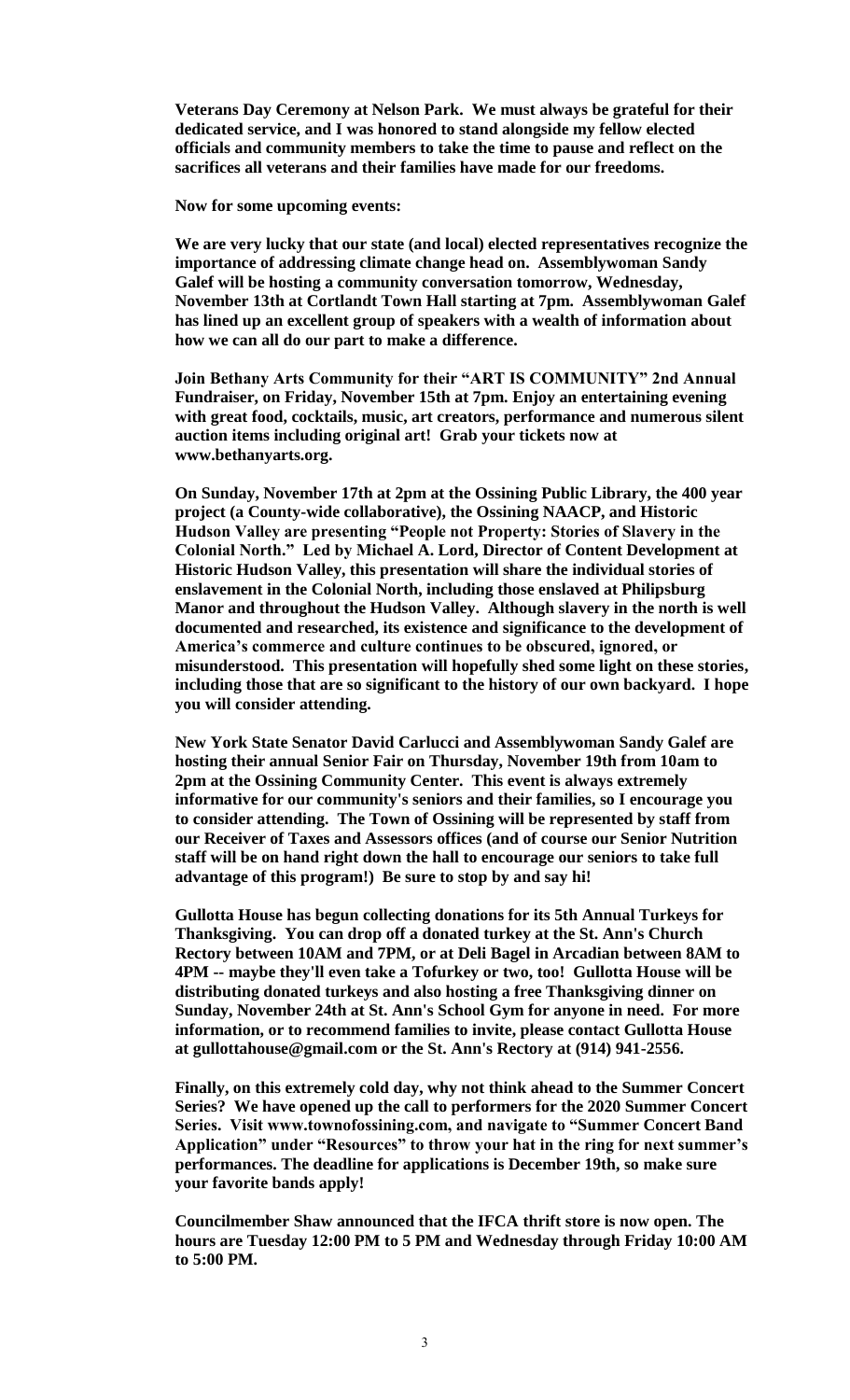### **V. LIAISON REPORTS**

### **VI. DEPARTMENTAL REPORTS**

**Superintendent of Recreation Bill Garrison gave the Town Board an update on the Recreation and Parks Department. For 2020 the department is looking to increase programming by 10% during each of the season. The department is looking to not only increase the number of programs being offered but the diversity of programs. The department will be conducting questionnaires and surveys to find out what kind of programs the public wants to see. The department is also looking towards bringing in more programming to the parks. The Recreation Advisory Board is currently working on a project that is helping to create a vision for each of the parks in Ossining. Superintendent of Recreation Garrison is working with the Village Manager to create a special event application and process for special events at the parks. They are looking to create a streamlined process that is clear for everyone. The Ossining Tree Lighting Ceremony will be on December 6th at 5:30 PM at Market Square. Registration is now open for Breakfast with Santa on December 14th. There were 35 pavilion rentals this year.** 

**Supervisor Levenberg discussed new equipment that is going to be installed in the parks to replace broken ones and to create a futsal area.** 

### **VII. PUBLIC COMMENT ON AGENDA ITEMS**

#### **VIII. BOARD RESOLUTIONS**

#### **A. Approval of Minutes—Regular Meeting – October 22, 2019**

**Councilmember Feldman moved and it was seconded by Councilmember Shaw that the following resolution be approved.**

**Resolved, that the Town Board of the Town of Ossining hereby approves the October 22, 2019 minutes of the Regular Meeting as presented.**

**Motion: Carried**

#### **B. Approval of Voucher Detail Report**

**Councilmember Shaw moved and it was seconded by Councilmember Feldman that the following resolution be approved.**

**Resolved, that the Town Board of the Town of Ossining hereby approves the Voucher Detail Report dated November 12, 2019 in the amount of \$248,745.65.**

**Motion: Carried**

# **C. Calling for a Public Hearing-2020 Preliminary Budget**

**Supervisor Levenberg said the following in regard to the resolution: We submitted our 2020 Tentative Budget two weeks ago and are now preparing to refine the details. We have scheduled the public hearing on the budget for our legislative session on Tuesday, November 26th. However, if you are interested in learning more about our proposed budget for 2020, I encourage you to catch (either in person or on TV) Budget Director Maddi Zachacz's presentation on the 2020 budget at next Tuesday's Work Session. All budget materials are available on the Town's website and we are happy to address any of your questions – just give us a ring! Huge shout out to Maddi and Deputy Comptroller Dale Ferreira for all of their hard work preparing this upcoming year's budget!**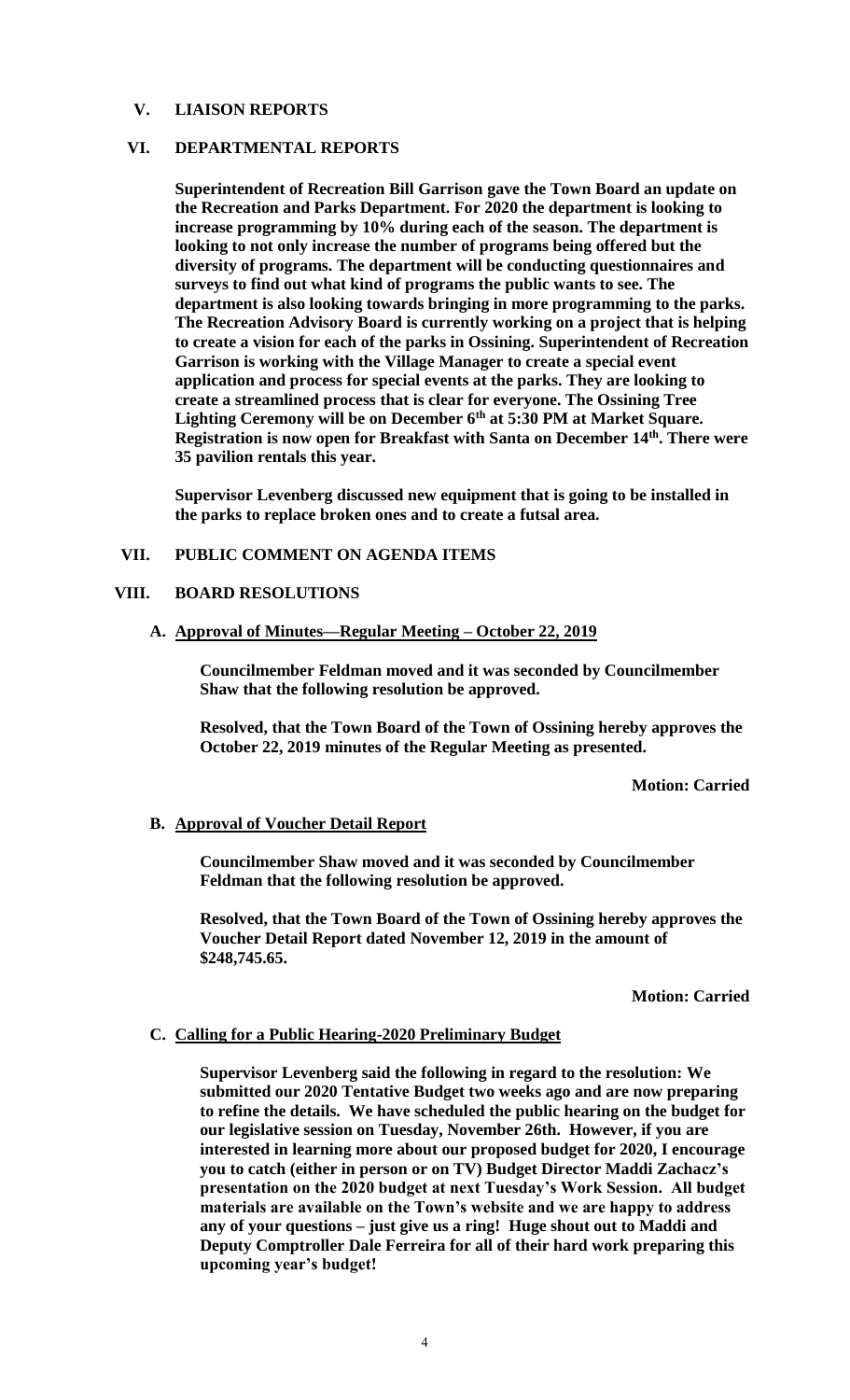**Councilmember Feldman moved and it was seconded by Councilmember Shaw that the following resolution be approved.**

**Resolved, that the Town Board of the Town of Ossining hereby calls for a Public Hearing to be held on Tuesday, November 26th, 2019 at 7:30 p.m. at the Birdsall-Fagan Police/Court Facility, 86-88 Spring Street, Ossining, NY in the matter of the 2020 Preliminary Budget for the Town of Ossining.**

**Motion: Carried**

#### **D. Resolution – Calling for Public Hearing on Local Law #9 of 2019– Reduction of Speed Limit on North State Road**

**Supervisor Levenberg said the following in regard to the resolution: We have been working with our consultants from Sam Schwartz Engineers to make North State Road more bike friendly. In addition to their recommendations to widen the shoulder to accommodate a dedicated bike lane, these consultants have recommended that we consider reducing the speed limit from 30 mph to 25 mph. We feel this change will make the road safer for cyclists, pedestrians, and cars, so we are moving forward with the legislative process by scheduling this public hearing for our next meeting.**

**Councilmember Feldman wants to look at the speed limit on all Town roads.** 

**Councilmember Feldman moved and it was seconded by Councilmember Shaw that the following resolution be approved.**

**WHEREAS, the Town of Ossining has engaged consultants to study ways in which its main commercial corridor, North State Road, could enhance bikeability and pedestrian safety, and a recommendation of a speed limit reduction from 30MPH to 25MPH was recommended; and**

**WHEREAS, a section of the Town Code exists for this purpose and the proposed change will be to Article IV "Speed Regulations" Subsection 188-7 "Speed Limits", and**

**NOW THEREFORE, BE IT RESOLVED, the Town Board of the Town of Ossining hereby calls for a Public Hearing to be held on Tuesday, November 26th, 2019 at 7:35PM at the Birdsall-Fagan Police/Court Facility located at 86-88 Spring Street, Ossining, NY 10562 in the matter of local law #9 of 2019 – Amendment of Article IV of the Town Code entitled "Speed Regulations" in Reduction of Speed Limit on North State Road.**

**Motion: Carried**

#### **E. Appointment of Ossining Representative to WestCOP Board of Directors**

**Supervisor Levenberg said the following in regard to the resolution: Each year, we have the opportunity to appoint a representative from the Town of Ossining to Westchester Community Opportunities Program or WestCOP board of directors. We are happy to once again appoint Joan Whittaker to this position.**

**Councilmember Shaw moved and it was seconded by Councilmember Feldman that the following resolution be approved.**

**Resolved that the Town Board of the Town of Ossining hereby re-appoints Joan E. Whittaker to the position of the Town of Ossining representative to the Board of Directors of the Westchester Community Opportunities Program, (WESTCOP) for the 2019-2020 year.**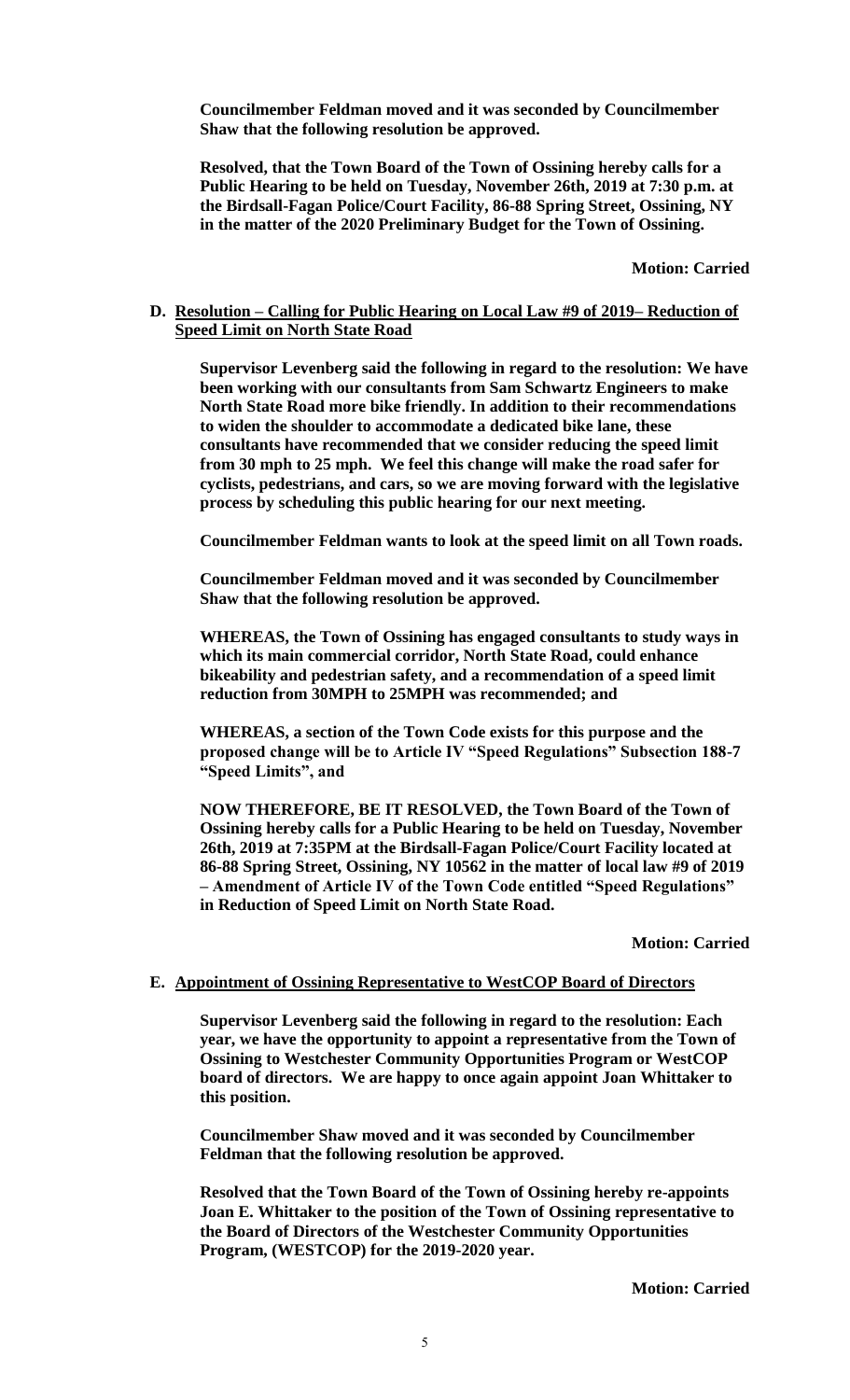### **F. Planning Board- Re-Appointment**

**Supervisor Levenberg said the following in regard to the resolution: Two members of our volunteer boards are in need of being reappointed – Ching Wah Chin, the chair of our Planning Board, and Paul Mazzilli from our Board of Assessment Review. These appointments are retroactive to the end of their previous terms – we are grateful for their continued service to the Town!**

**Councilmember Feldman moved and it was seconded by Councilmember Shaw that the following resolution be approved.**

**Resolved, that the Town Board hereby re-appoints Ching Wah Chin, Ossining, to a five year term on as Planning Board Chair for the Town Planning Board, retroactive to January 1, 2019 and set to expire on December 31st, 2023.**

**Motion: Carried**

### **G. Board of Assessment Review- Re-Appointment**

**Councilmember Shaw moved and it was seconded by Councilmember Feldman that the following resolution be approved.**

**Resolved, that the Town Board hereby re-appoints Paul Mazzilli, Ossining, to a five year term on the Board of Assessment Review, retroactive to October 1st, 2018 and set to expire on September 30th, 2023.**

**Motion: Carried**

### **H. Tax Certiorari – 172 Highland Avenue LLC vs. Town of Ossining**

**Supervisor Levenberg said the following in regard to the resolution: Tonight, we have four resolutions approving tax certiorari refunds, relating to four different properties over multiple tax years.**

**Councilmember Feldman moved and it was seconded by Councilmember Shaw that the following resolution be approved.**

**WHEREAS, proceedings pursuant to Article 7 of the Real Property Tax Law of the State of New York were instituted by 172 Highland Avenue LLC against The Town of Ossining, New York to review the tax assessments made on Petitioner's property located at 172 North Highland Avenue, Town of Ossining, N.Y. and designated on the tax assessment map of The Town of Ossining as Section 89.15, Block 1, Lot 13 and for Tax Assessment Years 2015-2018, which proceedings are now pending in the Supreme Court of the State of New York, County of Westchester, under Index Nos. 65232/15; 63735/16; 64566/17; and 64913/18; and** 

**WHEREAS, the above Petitioner has agreed to a compromise and settlement of such proceedings, subject to the approval of the Town Board, correcting and reducing the assessed valuation of its real property and improvements, as follows:**

**172 Highland Avenue LLC 172 North Highland Avenue, Town of Ossining, N.Y. 10562** 

**Section 89.15, Block 1, Lot 13**

| Assessment<br>Year | Tax ID No. | <b>Original</b><br><b>Assessed Value</b> | <b>Reduction</b> | <b>Final Assessed</b><br>Value |
|--------------------|------------|------------------------------------------|------------------|--------------------------------|
| 2015               | 89.15-1-13 | \$61,650                                 | \$0              | \$61,650                       |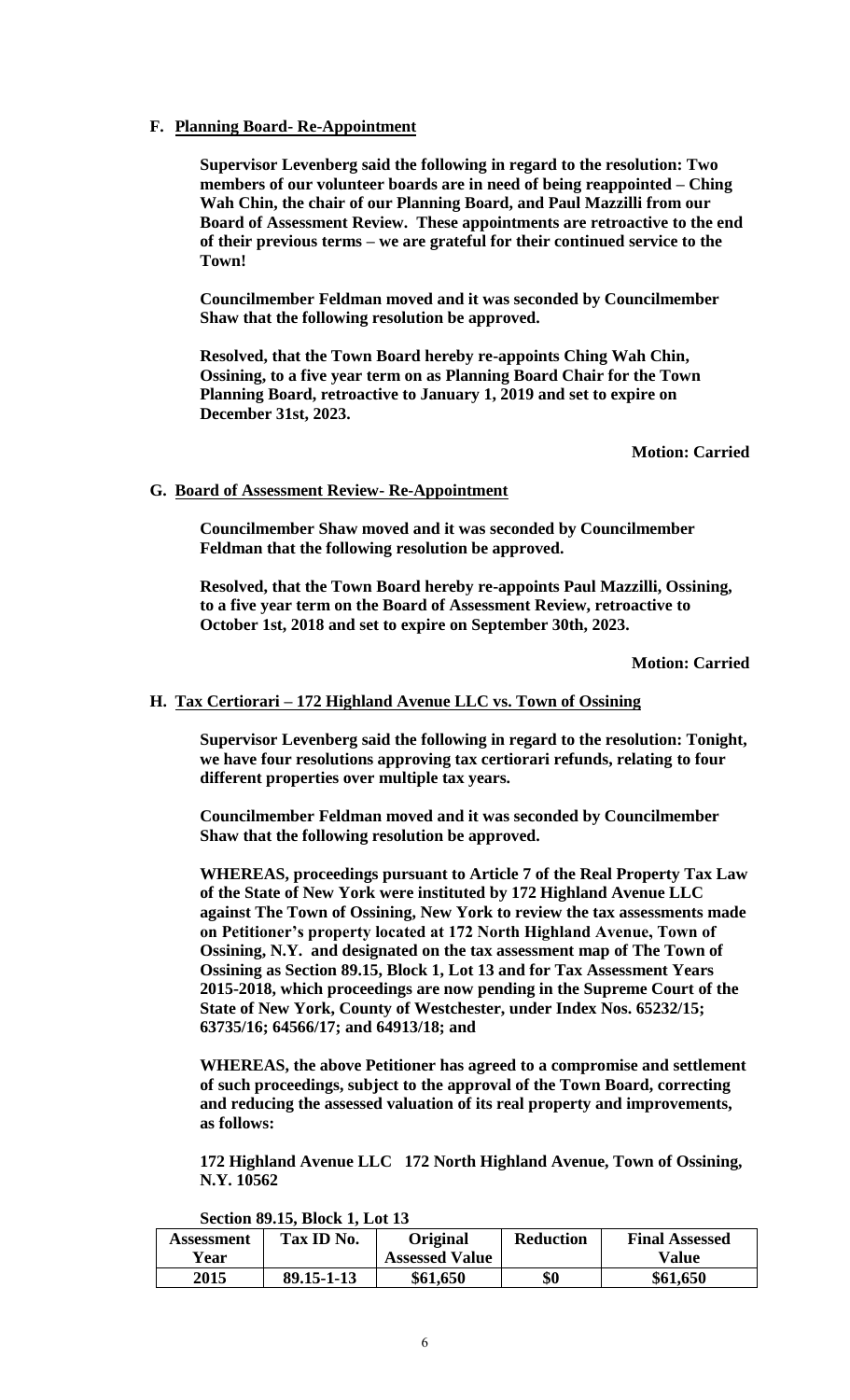| 2016 | $89.15 - 1 - 13$ | \$1,033,300 | \$0      | \$1,033,300 |
|------|------------------|-------------|----------|-------------|
| 2017 | 89.15-1-13       | \$1,033,300 | \$83,300 | \$950,000   |
| 2018 | 89.15-1-13       | \$1,025,000 | \$75,000 | \$950,000   |

**WHEREAS, any and all refunds necessitated by said settlement will be made without interest; and** 

**WHEREAS, the Town Board, upon the recommendation of the Assessor, concurred by Counsel to The Town, finds the proposed settlement appropriate and in the best interest of the Town of Ossining; now therefore it is**

**RESOLVED, that settlement of the proceedings, on the terms set forth herein, is hereby accepted and approved, subject to the approval of the Supreme Court, Westchester County, wherein such proceedings are pending; and it is further**

**RESOLVED, that Counsel to The Town is hereby authorized and directed to procure and execute any documents necessary to effectuate such settlement; and it is further**

**RESOLVED, subject to the approval of the Supreme Court, Westchester County, that the Assessor is authorized and directed to make the changes and corrections to the individual unit assessment on the tax assessment roll of the Town of Ossining, which will be ordered pursuant to the Consent Judgment to be entered in accordance with the terms of this settlement, and the Receiver of Taxes is authorized and directed to process and pay the refund of Town of Ossining taxes estimated to be \$152.42, which will be ordered pursuant to said Consent Judgment.** 

**Motion: Carried**

### **I. Tax Certiorari – Irwin J. Kavy vs. Town of Ossining**

**Supervisor Levenberg said the following in regard to the resolution: The values changed so much between 2015 and 2016 because of the revaluation that happened.**

**Councilmember Feldman moved and it was seconded by Councilmember Shaw that the following resolution be approved.**

**WHEREAS, proceedings pursuant to Article 7 of the Real Property Tax Law of the State of New York were instituted by Irwin J. Kavy against The Town of Ossining, New York to review the tax assessments made on Petitioner's property located at 573 North State Road, Town of Ossining, N.Y. and designated on the tax assessment map of The Town of Ossining as Section 90.11, Block 1, Lot 44 and for Tax Assessment Years 2012-2019, which proceedings are now pending in the Supreme Court of the State of New York, County of Westchester, under Index Nos. 66318/12; 66034/13; 66413/14; 67109/15; 65232/16; 65209/17; 66309/18; and 64377/19; and** 

**WHEREAS, the above Petitioner has agreed to a compromise and settlement of such proceedings, subject to the approval of the Town Board, correcting and reducing the assessed valuation of its real property and improvements, as follows:**

**Irwin J. Kavy 573 North State Road, Town of Ossining 10562** 

**Section 90.11, Block 1, Lot 44**

| Assessment<br>Year | Tax ID No. | Original<br><b>Assessed Value</b> | <b>Reduction</b> | <b>Final Assessed</b><br>Value |
|--------------------|------------|-----------------------------------|------------------|--------------------------------|
| 2012               | 90.11-1-44 | \$26,200                          | \$7,055          | \$19,145                       |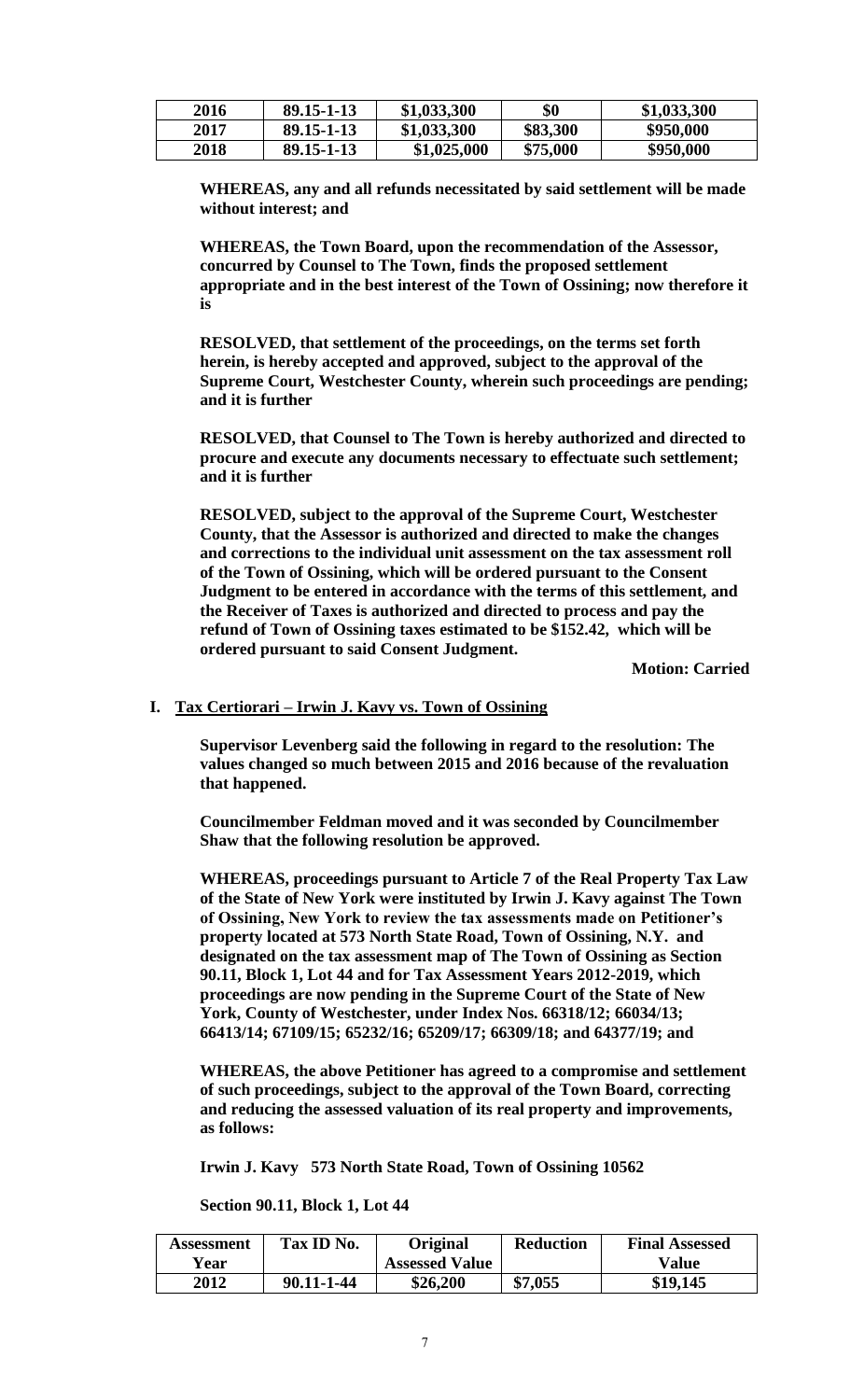| 2013 | 90.11-1-44 | \$26,200  | \$6,400  | \$19,800  |
|------|------------|-----------|----------|-----------|
| 2014 | 90.11-1-44 | \$26,200  | \$7,520  | \$18,680  |
| 2015 | 90.11-1-44 | \$26,200  | \$8,610  | \$17,590  |
| 2016 | 90.11-1-44 | \$380,800 | \$61,200 | \$319,600 |
| 2017 | 90.11-1-44 | \$380,800 | \$61,200 | \$319,600 |
| 2018 | 90.11-1-44 | \$380,800 | \$61,200 | \$319,600 |
| 2019 | 90.11-1-44 | \$380,800 | \$61,200 | \$319,600 |

**Section 90.11, Block 1, Lot 45** 

| Assessment | Tax ID No. | Original              | <b>Reduction</b> | <b>Final Assessed</b> |
|------------|------------|-----------------------|------------------|-----------------------|
| Year       |            | <b>Assessed Value</b> |                  | <b>Value</b>          |
| 2012       | 90.11-1-45 | \$1,900               | \$0              | \$1,900               |
| 2013       | 90.11-1-45 | \$1,900               | \$0              | \$1,900               |
| 2014       | 90.11-1-45 | \$1,900               | \$0              | \$1,900               |
| 2015       | 90.11-1-45 | \$1,900               | \$0              | \$1,900               |
| 2016       | 90.11-1-45 | \$20,400              | \$0              | \$20,400              |
| 2017       | 90.11-1-45 | \$20,400              | \$0              | \$20,400              |
| 2018       | 90.11-1-45 | \$20,400              | \$0              | \$20,400              |
| 2019       | 90.11-1-44 | \$20,400              | \$0              | \$20,400              |

**WHEREAS, any and all refunds necessitated by said settlement will be made without interest; and** 

**WHEREAS, the Town Board, upon the recommendation of the Assessor, concurred by Counsel to The Town, finds the proposed settlement appropriate and in the best interest of the Town of Ossining; now therefore it is**

**RESOLVED, that settlement of the proceedings, on the terms set forth herein, is hereby accepted and approved, subject to the approval of the Supreme Court, Westchester County, wherein such proceedings are pending; and it is further**

**RESOLVED, that Counsel to The Town is hereby authorized and directed to procure and execute any documents necessary to effectuate such settlement; and it is further**

**RESOLVED, subject to the approval of the Supreme Court, Westchester County, that the Assessor is authorized and directed to make the changes and corrections to the individual unit assessment on the tax assessment roll of the Town of Ossining, which will be ordered pursuant to the Consent Judgment to be entered in accordance with the terms of this settlement, and the Receiver of Taxes is authorized and directed to process and pay the refund of Town of Ossining taxes estimated to be \$5,103.35, which will be ordered pursuant to said Consent Judgment.** 

**Motion: Carried**

### **J. Tax Certiorari – DCM Properties LLC vs. Town of Ossining**

**Councilmember Shaw moved and it was seconded by Councilmember Feldman that the following resolution be approved.**

**WHEREAS, proceedings pursuant to Article 7 of the Real Property Tax Law of the State of New York were instituted by DCM Properties LLC against The Town of Ossining, New York to review the tax assessments made on Petitioner's property located at 541 North State Road, Town of Ossining, N.Y. and designated on the tax assessment map of The Town of Ossining as Section 90.15, Block 1, Lot 40 and for Tax Assessment Years 2013-2018, which proceedings are now pending in the Supreme Court of the State of New York, County of Westchester, under Index Nos. 64523/2013; 67870/2014; 66768/2015; 63805/2016; 66983/2017 and 66498/2018; and**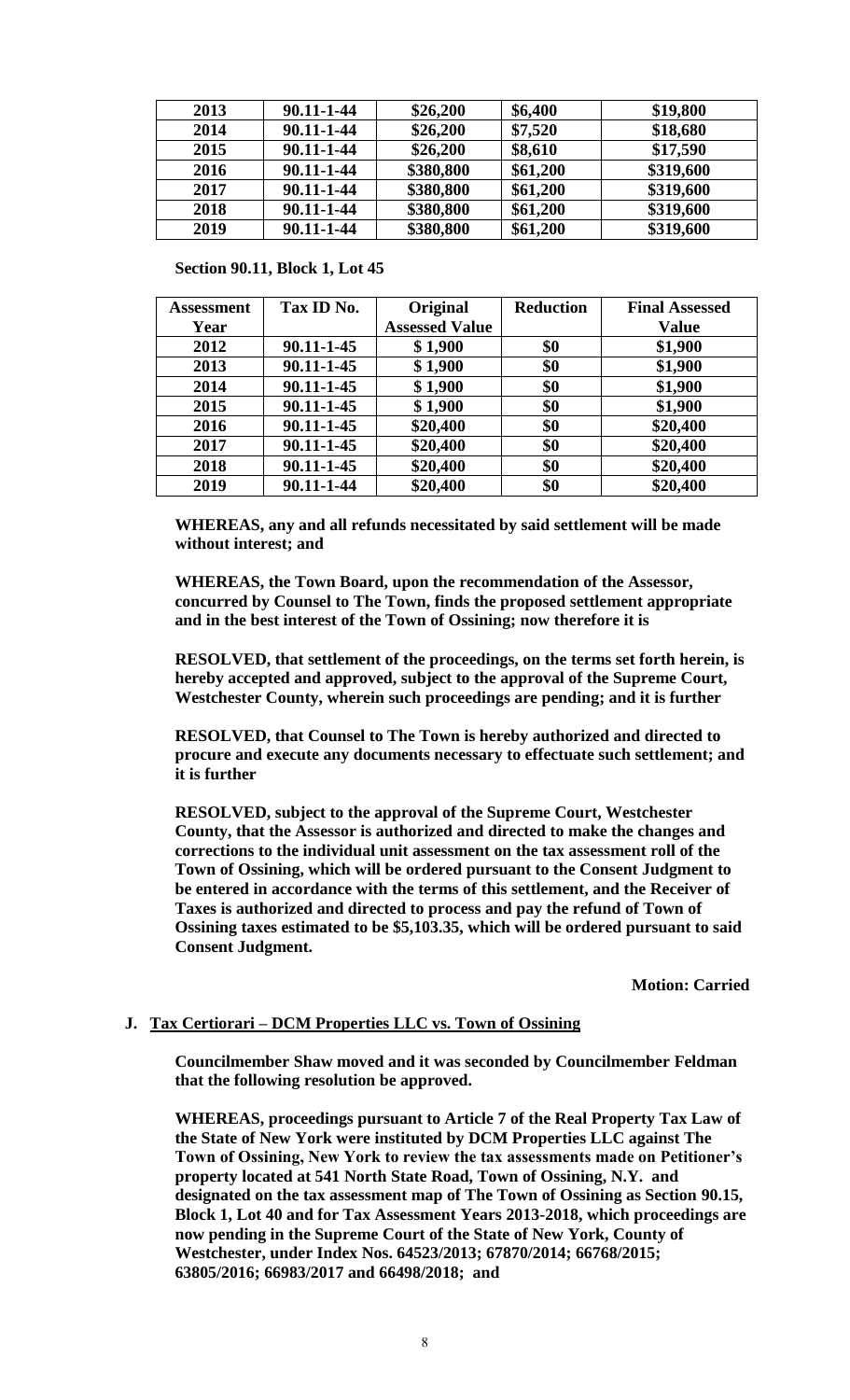**WHEREAS, the above Petitioner has agreed to a compromise and settlement of such proceedings, subject to the approval of the Town Board, correcting and reducing the assessed valuation of its real property and improvements, as follows:**

| <b>Assessment</b> | Tax ID No. | Original              | <b>Reduction</b> | <b>Final Assessed</b> |
|-------------------|------------|-----------------------|------------------|-----------------------|
| Year              |            | <b>Assessed Value</b> |                  | <b>Value</b>          |
| 2013              | 90.15-1-40 | \$72,100              | \$14,420         | \$57,680              |
| 2014              | 90.15-1-40 | \$72,100              | \$14,420         | \$57,680              |
| 2015              | 90.15-1-40 | \$72,100              | \$14,420         | \$57,680              |
| 2016              | 90.15-1-40 | \$962,400             | \$96,240         | \$866,160             |
| 2017              | 90.15-1-40 | \$962,400             | \$96,240         | \$866,160             |
| 2018              | 90.15-1-40 | \$1,007,700           | \$100,770        | \$906,930             |

**DCM Properties LLC 541 North State Road, Town of Ossining, N.Y. 10562 Section 90.15, Block 1, Lot 40**

**WHEREAS, any and all refunds necessitated by said settlement will be made without interest; and** 

**WHEREAS, the Town Board, upon the recommendation of the Assessor, concurred by Counsel to The Town, finds the proposed settlement appropriate and in the best interest of the Town of Ossining; now therefore it is**

**RESOLVED, that settlement of the proceedings, on the terms set forth herein, is hereby accepted and approved, subject to the approval of the Supreme Court, Westchester County, wherein such proceedings are pending; and it is further**

**RESOLVED, that Counsel to The Town is hereby authorized and directed to procure and execute any documents necessary to effectuate such settlement; and it is further**

**RESOLVED, subject to the approval of the Supreme Court, Westchester County, that the Assessor is authorized and directed to make the changes and corrections to the individual unit assessment on the tax assessment roll of the Town of Ossining, which will be ordered pursuant to the Consent Judgment to be entered in accordance with the terms of this settlement, and the Receiver of Taxes is authorized and directed to process and pay the refund of Town of Ossining taxes estimated to be \$8,960.17 , which will be ordered pursuant to said Consent Judgment.** 

**Motion: Carried**

### **K. Tax Certiorari – Wells Fargo vs. Town of Ossining**

**Councilmember Feldman moved and it was seconded by Councilmember Shaw that the following resolution be approved.**

**WHEREAS, proceedings pursuant to Article 7 of the Real Property Tax Law of the State of New York were instituted by Wells Fargo against The Town of Ossining, New York to review the tax assessments made on Petitioner's property located at 176 Croton Avenue, Town of Ossining, N.Y. and designated on the tax assessment map of The Town of Ossining as Section 89.16, Block 6, Lot 61, Section 89.16, Block 6, Lot 62 and Section 89.16, Block 6, Lot 64 and for Tax Assessment Years 2014-2018, which proceedings are now pending in the Supreme Court of the State of New York, County of Westchester, under Index Nos. 65380/2014; 65983/2015; 63932/2016; 65669/2017; and 65156/ 2018; and** 

**WHEREAS, the above Petitioner has agreed to a compromise and settlement of such proceedings, subject to the approval of the Town Board, correcting and**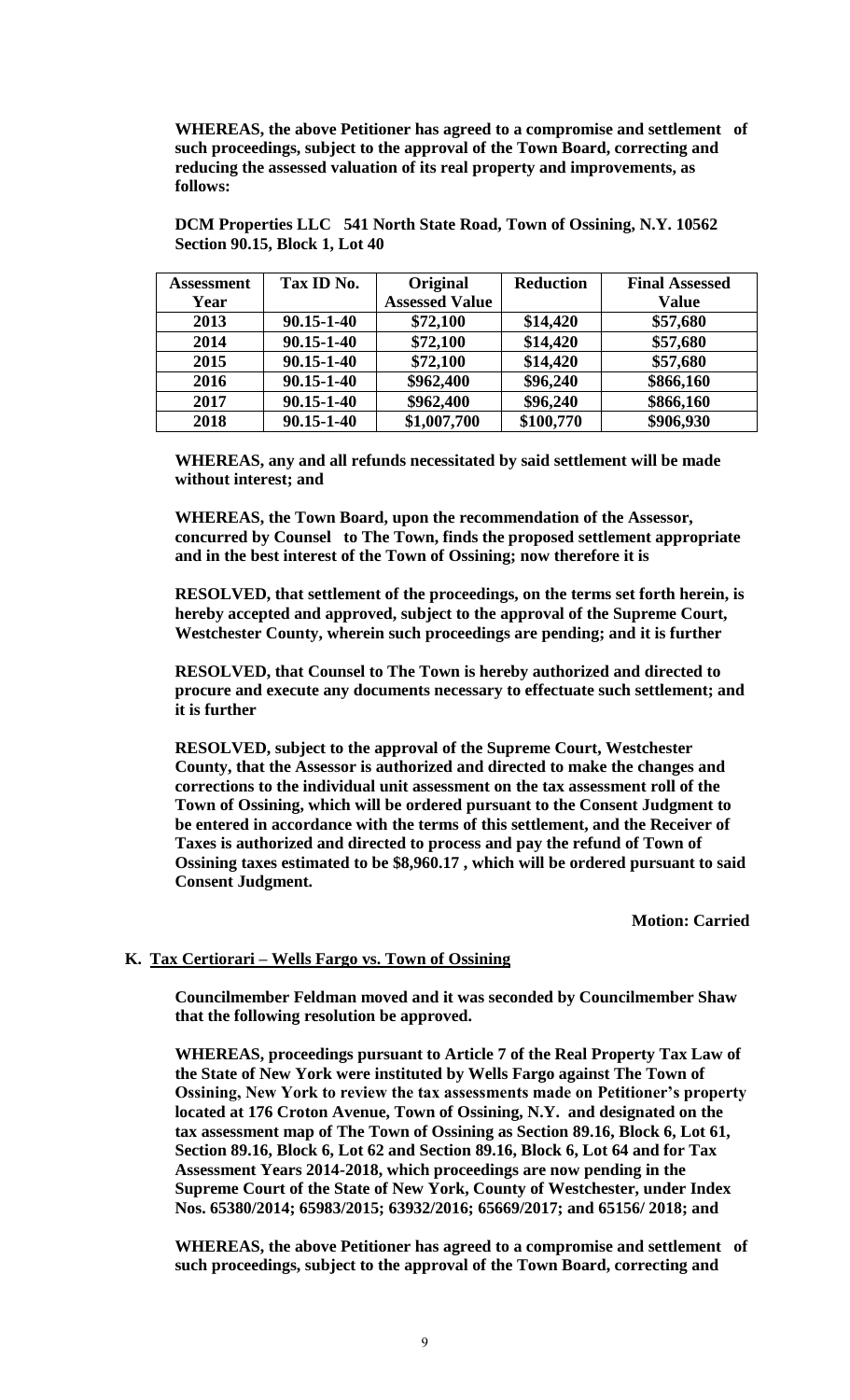**reducing the assessed valuation of its real property and improvements, as follows:**

#### **Wells Fargo Bank Branch 176 Croton Avenue at Pleasantville Road, Town of Ossining, New York 10562 (3 Parcels)**

#### **Parcel One Section 89.16, Block 6, Lot 61 (Pleasantville Road)**

|      |                      |         |          | Assessment Year Tax ID No.  Original Assessed Value  Reduction  Final Assessed Value |
|------|----------------------|---------|----------|--------------------------------------------------------------------------------------|
| 2014 | 89.16-6-61           | \$9,050 | \$1,610  | \$7,440                                                                              |
| 2015 | 89.16-6-61           | \$9,050 | \$1,610  | \$7,440                                                                              |
| 2016 | 89.16-6-61 \$159,200 |         | \$36,450 | \$122,750                                                                            |
| 2017 | 89.16-6-61 \$159,200 |         | \$36,450 | \$122,750                                                                            |
| 2018 | 89.16-6-61 \$165,300 |         | \$42,550 | \$122,750                                                                            |

#### **Parcel Two**

```
Section 89.16, Block 6, Lot 62 (3 Pleasantville Road)
```

| Assessment Year Tax ID No. |            | Original Assessed Value | Reduction | Final Assessed Value |
|----------------------------|------------|-------------------------|-----------|----------------------|
| 2014                       | 89.16-6-62 | \$7,250                 | \$1,290   | \$5,960              |
| 2015                       | 89.16-6-62 | \$7,250                 | \$1,290   | \$5,960              |
| 2016                       | 89.16-6-62 | \$126,800               | \$29,030  | \$97,770             |
| 2017                       | 89.16-6-62 | \$126,800               | \$29,030  | \$97,770             |
| 2018                       | 89.16-6-62 | \$131,800               | \$34,030  | \$97,770             |

#### **Parcel Three**

#### **Section 89.16, Block 6, Lot 64 (176 Croton Avenue at Pleasantville Road)**

|      |                        | Assessment Year Tax ID No. Original Assessed Value | Reduction  | Final Assessed Value |
|------|------------------------|----------------------------------------------------|------------|----------------------|
| 2014 | 89.16-6-64 \$87,100    |                                                    | \$15,500   | \$71,600             |
| 2015 | 89.16-6-64 \$87,100    |                                                    | \$15,500   | \$71,600             |
| 2016 | 89.16-6-64 \$1,568,600 |                                                    | \$359, 120 | \$1,209,480          |
| 2017 | 89.16-6-64 \$1,568,600 |                                                    | \$359,120  | \$1,209,480          |
| 2018 | 89.16-6-64 \$1,643,100 |                                                    | \$433,620  | \$1,209,480          |

**WHEREAS, any and all refunds necessitated by said settlement will be made without interest; and** 

**WHEREAS, the Town Board, upon the recommendation of the Assessor, concurred by Counsel to The Town, finds the proposed settlement appropriate and in the best interest of the Town of Ossining; now therefore it is**

**RESOLVED, that settlement of the proceedings, on the terms set forth herein, is hereby accepted and approved, subject to the approval of the Supreme Court, Westchester County, wherein such proceedings are pending; and it is further**

**RESOLVED, that Counsel to The Town is hereby authorized and directed to procure and execute any documents necessary to effectuate such settlement; and it is further**

**RESOLVED, subject to the approval of the Supreme Court, Westchester County, that the Assessor is authorized and directed to make the changes and corrections to the individual unit assessment on the tax assessment roll of the Town of Ossining, which will be ordered pursuant to the Consent Judgment to be entered in accordance with the terms of this settlement, and the Receiver of Taxes is authorized and directed to process and pay the refund of Town of Ossining taxes estimated to be \$1,305.02, which will be ordered pursuant to said Consent Judgment.**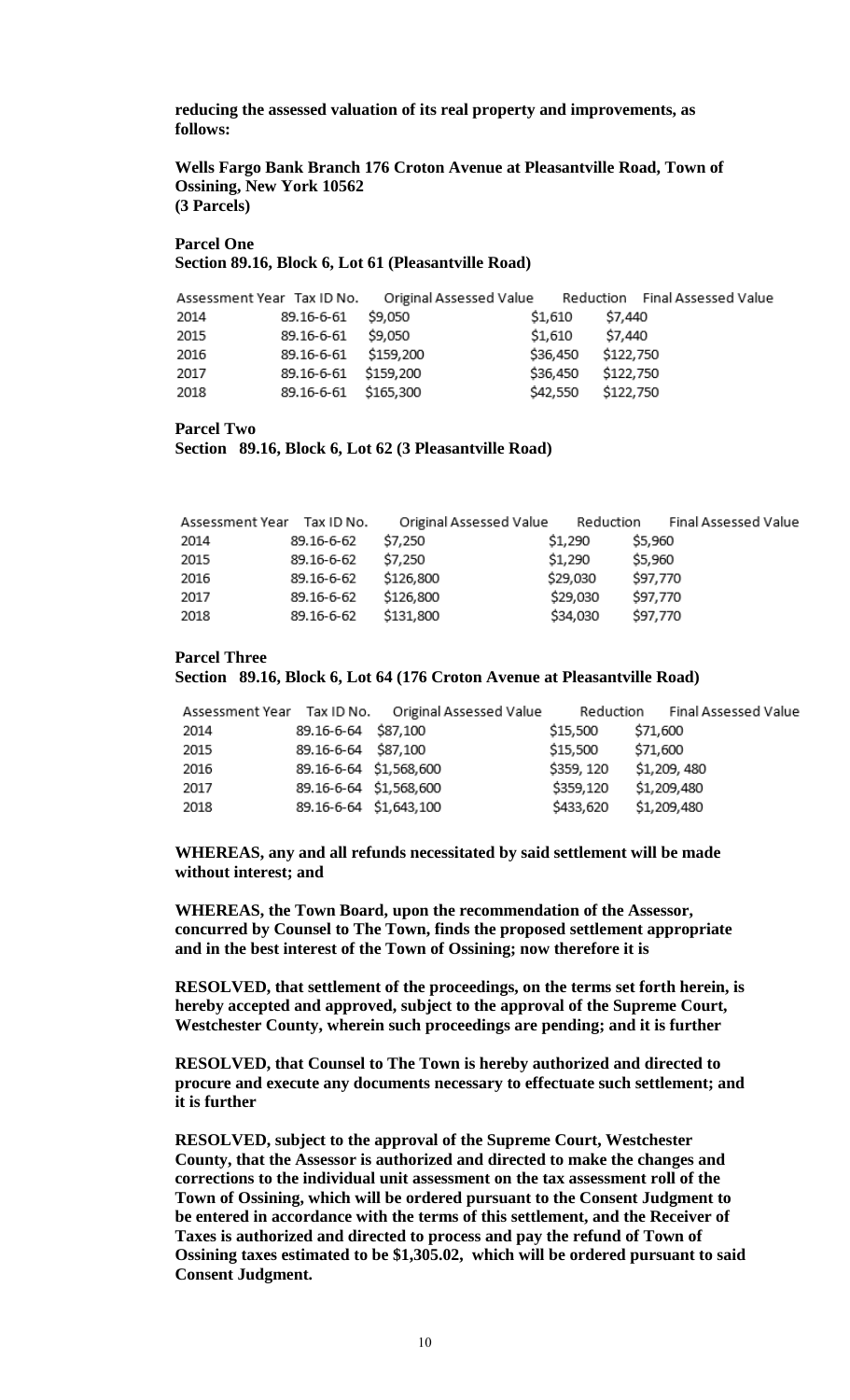**L. Resolution – Adopting Local Law #7 of 2019 – Amendments to Chapter 180 of the Town Code entitled "Taxation" to Implement the Solar Energy System PILOT Law of the Town of Ossining, New York**

**Supervisor Levenberg said the following in regard to the resolution: After many months of public hearings, we are excited to enact this local law to standardize PILOT, or Payment in Lieu Of Taxes agreements for solar developers. New York State, in order to incentivize solar development, does not require solar developers to pay any property taxes, unless local municipalities enact laws to the contrary. We feel that enacting a Solar PILOT is a good middle ground – we will still get some tax revenue from these parcels, while remaining competitive to solar developers.**

**Town Counsel Tomm-Addona responded to Supervisor Levenberg's question on what number the local law is. According to Town Counsel Tomm-Addona the local law is #7 of year despite local laws #4, 5, and 6 not being passed by the referendum.** 

**Councilmember Shaw moved and it was seconded by Councilmember Meyer that the following resolution be approved.**

**WHEREAS, on December 18, 2018, the Town Board of the Town of Ossining adopted Local Law No. 6 of 2018 amending Chapter 200 of the Town Code ("Zoning") to regulate the installation and use of solar energy generating systems and equipment ("Solar Development Regulations"); and**

**WHEREAS, New York Real Property Tax Law § 487 provides for an exemption of the value of a solar panel system from local property taxes, the intention of which is the State's efforts to meet its clean energy goals by providing economic incentives for solar systems; and**

**WHEREAS, RPTL § 487 also allows taxing jurisdictions to opt out of the tax exemption, making the added value of the solar panel system fully taxable; or alternatively, if the taxing jurisdiction does not opt out of the exemption, the taxing jurisdiction can require a solar developer to pay an annual fee or "payment-in-lieu of taxes" as a replacement for the taxes it would have otherwise collected, so long as the PILOT does not exceed what the taxes would have been without the exemption; and**

**WHEREAS, recognizing that a balance is needed within the Town to ensure the property owner pays some taxes while not taking away the incentive to develop solar in our community, to remain competitive for development, the Town Board desires to adopt a local law to implement a formulaic, jurisdiction-wide PILOT agreement process with solar developers and property owners; and**

**WHEREAS, the Town Board held a duly noticed public hearing at its regular meeting on Tuesday, August 6, 2019 at 7:30 p.m. at the Ossining Municipal Building at 16 Croton Avenue, Ossining, New York on proposed Local Law # 7 of 2019 to amend Chapter 180 of the Town Code entitled "Taxation" to implement the "Solar Energy System PILOT Law of the Town of Ossining, New York," which public hearing was duly adjourned and continued to several subsequent Town Board meetings and members of the public being able to attend and be heard, the public hearing was closed on October 22, 2019; and**

**WHEREAS, said local law has been on the desks of the members of the Town Board of the Town of Ossining for at least seven (7) days, exclusive of Sunday, prior to the adoption of this resolution.**

**NOW THEREFORE,**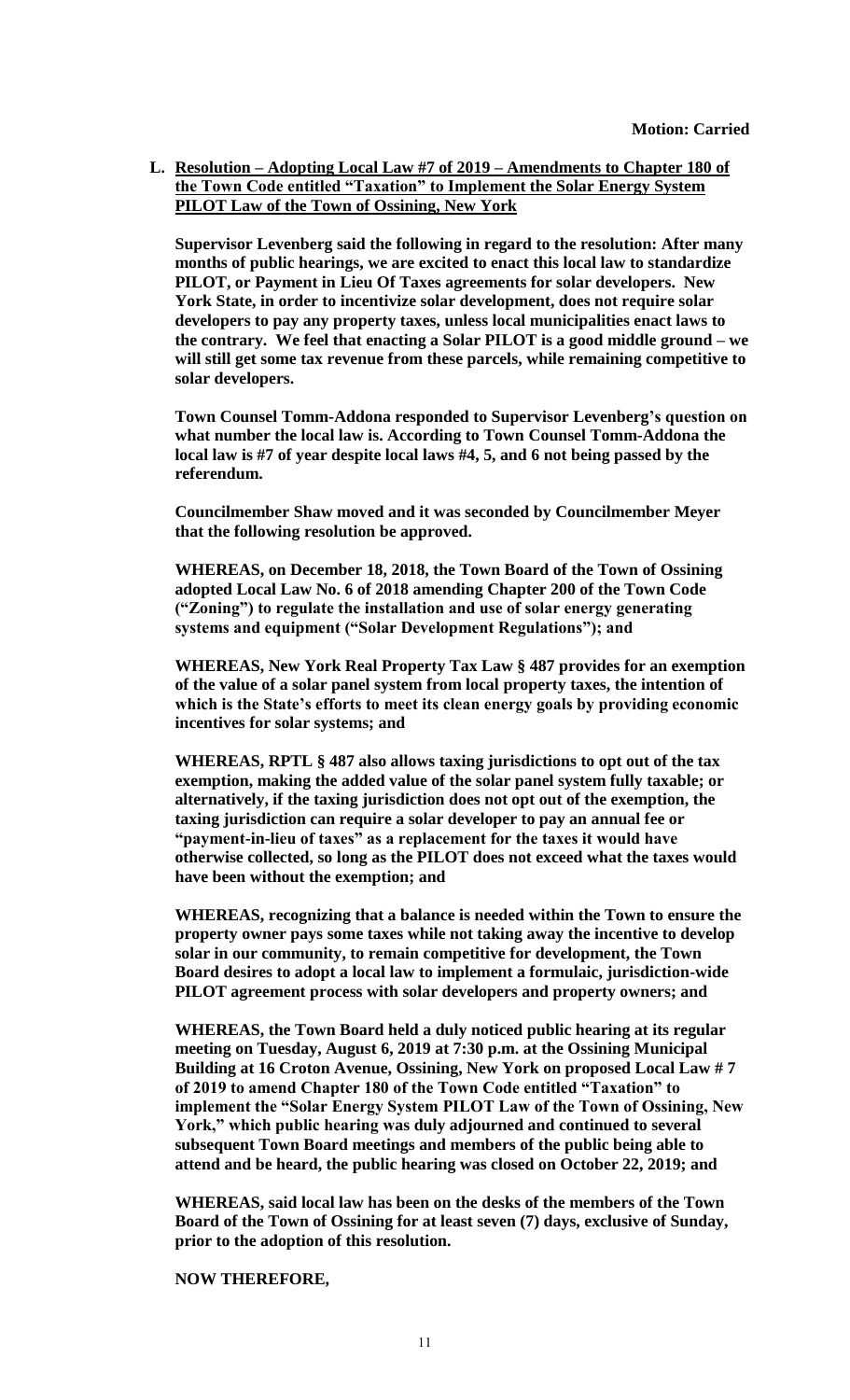**BE IT RESOLVED, the Town Board determines that as this is not an action that may affect the environment, and therefore no review is required pursuant to the State Environmental Quality Review Act ("SEQRA"); but to the extent such review is required, the Board determines that this action does not have the potential to have any significant adverse environmental impacts as solar development will be regulated by the Solar Development Regulations and this local law is simply regulating the payments that will have to be made to the Town in connection with those solar developments as authorized by State law; and**

**BE IT FURTHER RESOLVED, the Town Board, after due deliberation, finds that it is in the best interest of the Town to adopt said local law, and the Town Board hereby adopts Local Law # 7 of 2019 to amend Chapter 180 of the Town Code entitled "Taxation" to implement the "Solar Energy System PILOT Law of the Town of Ossining, New York;" and** 

**BE IT FURTHER RESOLVED, the Town Clerk is directed to enter said local law in the minutes of this meeting into the local law book for the Town of Ossining; to publish said minutes in a newspaper published in the town, if any, or in such newspaper published in the county in which such town may be located having a circulation in such town, and affidavits of said publication shall be filed with the Town Clerk; and to file a copy of said local law with the Secretary of State of New York.**

> **Roll Call Vote: 4-0-1 Ayes: Shaw, Meyer, Feldman, & Levenberg Absent: Wilcher**

#### **M. Resolution – Water Easement Agreement for 593 North State Road**

**Supervisor Levenberg said the following in regard to the resolution: At last week's Work Session, we heard from Town Counsel Addona and Engineer Dan Ciarcia, who informed us of two properties with easement agreements that required a bit of housekeeping. With both of these agreements, we will maintain access to critical infrastructure across private property.**

**Councilmember Shaw moved and it was seconded by Councilmember Feldman that the following resolution be approved.**

**WHEREAS, the Town recently learned that an existing public watermain crosses under the property located at 593 North State Road (Tax Map No. 90.11- 1-36) (the "Property") between North State Road and Morningside Drive; and**

**WHEREAS, the owner of the Property and the Town desire to enter into an agreement to give the Town a permanent right of way and easement to repair, reconstruct and maintain the watermain, with the right to enter upon that portion of the Property where the watermain is located; and**

#### **NOW THEREFORE,**

**BE IT RESOLVED, the Town Board determines that pursuant to the State Environmental Quality Review Act that this action does not have the potential for any significant adverse environmental impacts as the watermain has long existed in that location and the function of the agreement is to allow the Town prompt access to the watermain if and when a situation arises where the watermain needs to be repaired, reconstructed and/or maintained; and**

**BE IT FURTHER RESOLVED, the Town Board hereby authorizes the Supervisor to sign the Water Easement Agreement in a form acceptable to**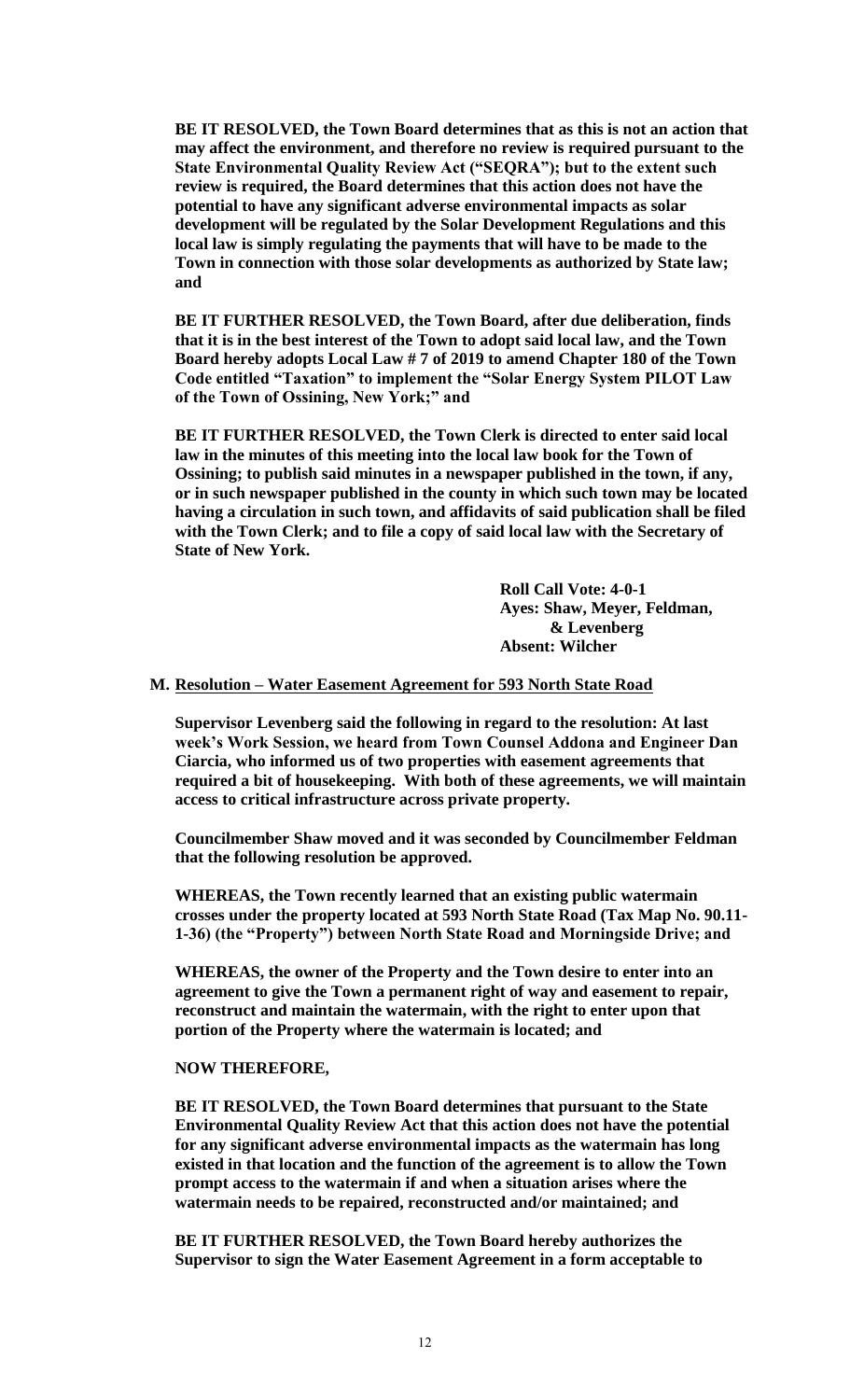**Counsel to the Town and any other documents reasonably necessary to have the Agreement recorded with the Westchester County Clerk's Office.**

**Motion: Carried**

#### **N. Resolution – Sewer Line Easement Agreement for 1 Thornton Hill**

**Councilmember Feldman moved and it was seconded by Councilmember Shaw that the following resolution be approved.**

**WHEREAS, the Town recently learned that an existing public sewer line crosses under the Property located at 1 Thornton Hill (Tax Map No. 89.08-1-49.16); and**

**WHEREAS, the owner of the Property and the Town desire to enter into an agreement to give the Town a perpetual sewer line easement for installation, repair and maintenance of the sewer line within the Property, together with the free right of ingress and egress over and across the Property for said purposes; and**

#### **NOW THEREFORE,**

**BE IT RESOLVED, the Town Board determines that pursuant to the State Environmental Quality Review Act that this action does not have the potential for any significant adverse environmental impacts as the sewer line already exists in that location and the function of the agreement is to allow the Town prompt access to the sewer line if and when a situation arises where the sewer line needs to be repaired, reconstructed and/or maintained; and**

**BE IT FURTHER RESOLVED, the Town Board hereby authorizes the Supervisor to sign the Sewer Line Easement Agreement in a form acceptable to Counsel to the Town and any other documents reasonably necessary to have the Agreement recorded with the Westchester County Clerk's Office.** 

**Motion: Carried**

#### **IX. CORRESPONDENCE TO BE RECEIVED AND FILED**

#### **X. MONTHLY REPORTS**

**Councilmember Shaw moved and it was seconded by Councilmember Feldman that the following resolution be approved.**

**Resolved, that the Town Board of the Town of Ossining hereby accepts the following monthly reports for the month of October 2019:**

- **GE Helicopter Report**
- **Town Clerk**
- **Town Tax Receiver**
- **Town Highway Department**
- **Dale Cemetery**

**Motion: Carried**

# **XI. VISITOR RECOGNITION**

*Visitors shall be accorded one (1) four (4) minute opportunity to speak*

**Stanley Dorsainville from Senator David Carlucci's announced that the annual Senior Fair will be on Thursday, November 19th from 10 am to 2 pm at the Ossining Community Center. Tomorrow is the last day vendor's can sign up to be part of this event. He also spoke about working with the Ossining Agency Council.**